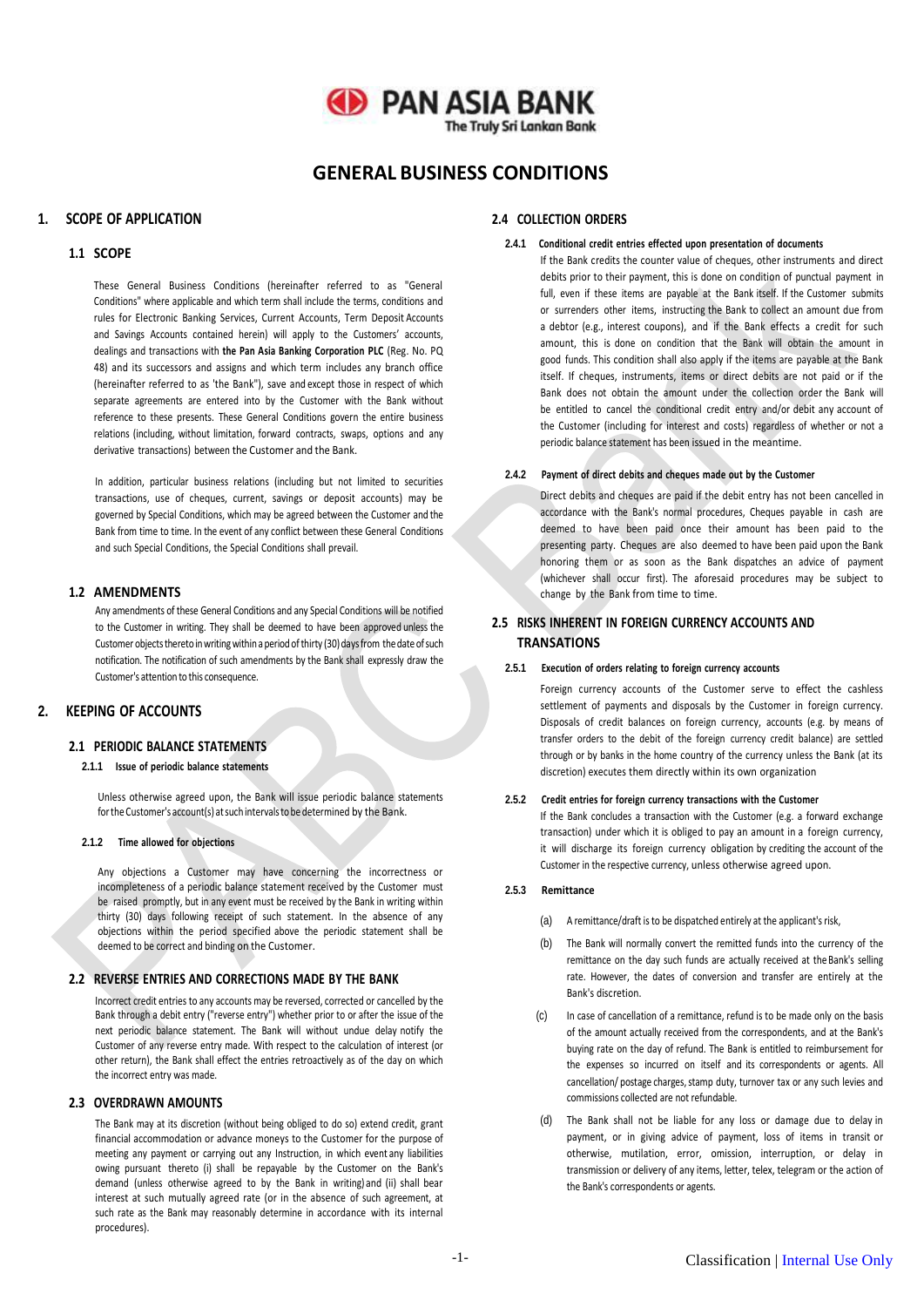#### **2.5.4 Temporary limitation of performance by the Bank**

The Bank's duty to execute a disposal/ payment / transfer order to thedebit of a foreign currency credit balance (under paragraph 2.5.1) or to discharge a foreign currency obligation (under paragraph 2.5.2) shall be suspended to the extent that and for as long as the Bank cannot or can only restrictedly dispose of / pay / transfer the currency in which the foreign currency credit balance or the obligation is denominated, due to any event beyond the Bank's control, including force majeure. to the extent that and for as long as any such measure or event persists, the Bank is not obligated either to perform at some other place outside the country of the respective currency, in some other currency (including local currency) or by providing cash (though the Bank may in its discretion choose to do so). The right of the Bank to set off claims due in the same currency against each other shall not be affected by the above provisions.

#### **2.5.5 Customer's risk**

The Customer enters into each foreign currency transaction with full awareness that foreign currency transaction could involve foreign exchange risks for which the Bank shall not be responsible.

### **3. DUTIES OF THE CUSTOMER**

# **3.1 CLARITY OF ORDERS**

Orders of any kind must be timely, clear and unequivocal in their contents. The Bank may but shall not have an obligation to make inquiries and verify any unclear orders and will not be liable for any delay caused by such Inquiries. In particular, when giving orders to credit an account (e.g. transfer orders), the Customer must ensure the correctness and completeness of the name of the payee, as well as of the account number and, where applicable, the payee's bank code number. Amendments, confirmations or repetitions, of orders must be designated as such.

# **3.2 SPECIAL REFERENCE TO URGENCY IN CONNECTION WITH THE EXECUTION OF ORDERS**

If a Customer requires particularly prompt execution of an order (e.g. because a money transfer must be credited to the payee's account by a certain date), the Customershall notify the 'Bank' of this requirement separately. For orders given on a printed form, such a notice must be given separately from the form.

# **3.3 EXECUTION OF, AND OBJECTIONS TO, NOTIFICATIONS RECEIVED**

# **FROM THE BANK**

The Customer must immediately examine statements of account (other than the periodic balance statement which would be governed by paragraph 2.1.1) transaction statements, statements of securities and of investment income, other statements, advices of execution of orders, and information on expected payments and consignments as to their correctness and completeness and immediately notify the Bank in writing of any objection and in the absence of any objection in the mannerset out above the aforesaid statements, advices and information shall be deemedto be correct and binding on the Customer.

#### **3.4 NOTICE TO THE BANK IN CASE OF NON-RECEIPT OF STATEMENTS**

The Customer must notify the Bank immediately in writing if any periodic balance statement referred to in paragraph 2.1.1 and/or any other statement or advice or information is not received.

# **3.5 COMMON LAW AND STATUTORY DUTIES**

The aforesaid duties are in addition to the duties, which may be imposed upon a Customer by the Common Law or any Statutory Provision.

# **4. COST OF BANK SERVICES**

# **4.1 INTERST, CHARGES AND OUT-OF-POCKET EXPENSES**

#### **4.1.1 Interest and charges**

The Customer shall pay interest on moneys due to the Bank and charges on services provided by the Bank at such rate(s), on such basis or bases and at such time(s) as shall be agreed in writing with the Bank from time to time or, in the absence of such written agreement, as determined by the Bank.

#### **4.1.2 Interest on overdue amounts**

The Bank shall be entitled at its discretion to charge a higher rate of interest on amounts not paid when due or amounts overdrawn without prior agreement and such interest may be compounded periodically as determined by the Bank.

#### **4.1.3 Changes In Interest and charges**

In the case of variable interest rate loans, the interest rate will be adjusted in accordance with the terms of the respective agreement. Charges for services may be changed by the Bank at its reasonable discretion unless otherwise agreed in writing.

#### **4.1.4 Costs and expenses**

The Customer shall pay or reimburse to the Bank immediately upon demand and the Bank shall be entitled to debit any of the Customer's account(s) with all commissions and other charges usually charged by the Bank whether or not previously notified to the Customer and all other costs, charges and out of pocket and other expenses incurred by the Bank in connection with these General Conditions, any Special Conditions or any other agreement between the Bank and the Customer, including legal expenses.

# **4.1.5 Taxes and other levies**

The Customer shall also be liable to reimburse the Bank all Turnover Tax, National security Levy, Goods and Services Tax or any other similar turnover based tax, stamp duties or other levies which may be payable on the transactions carried out by the Bank with the Customer.

# **5. DEATH, INCAPACITY OR BANKRUPTCY**

On the death, incapacity or bankruptcy of the Customer, the Bank is entitled to require the production of documentary evidence thereof (such as letters of administration, relevant court orders or any equivalents thereof) in form and substance acceptable to the Bank before the Bank permits disposal to or by any person who is designated as executor, administrator or other personal representative of the Customer or deceased, and trustee or receiver of assets or any purported beneficiary of the assets. The originalof any documentary evidence must, if the Bank so requests, be submitted together with an English translation (where applicable) acceptable to the Bank. The death, incapacity or bankruptcy of any joint account holder shall not bind the Bank until it receives written notice of such fact from a source which it considers to be reliable. Upon receipt of the relevant notice, the Bank shall be entitled to freeze the account(s) until it receives to its satisfaction, the evidence as mentioned above.

# **6. SECURITY**

#### **6.1 PROVIDING OR INCREASING SECURITY**

#### **6.1.1 Right to the Bank to request security**

The Bank shall be entitled at any time when it deems necessary to require the Customer to provide security for any liabilities of the Customer (whether present, future, unmatured, conditional or contingent) to the Bank andwhere any security has been provided by the Customer, the Bank shall be entitled to require substitute or additional security if in its opinion (a) the security provided ceases to be in full force and effect or shall become or threatens to become unenforceable or inadequate in value or bein jeopardy, or (b) any circumstance occurs or becomes known which justifies a higher risk assessment of the claims against the Customer or a greater security margin.

#### **6.1.2 Changes in the risk**

If the Bank, upon the creation of claims against the Customer, has initially dispensed wholly or partly with requiring that security be provided or increased, it may nonetheless make such a demand at a later time.

#### **6.1.3 Setting a time period for providing or increasing security**

The Bank will allow a reasonable time (as determined by the Bank) to provide or increase security.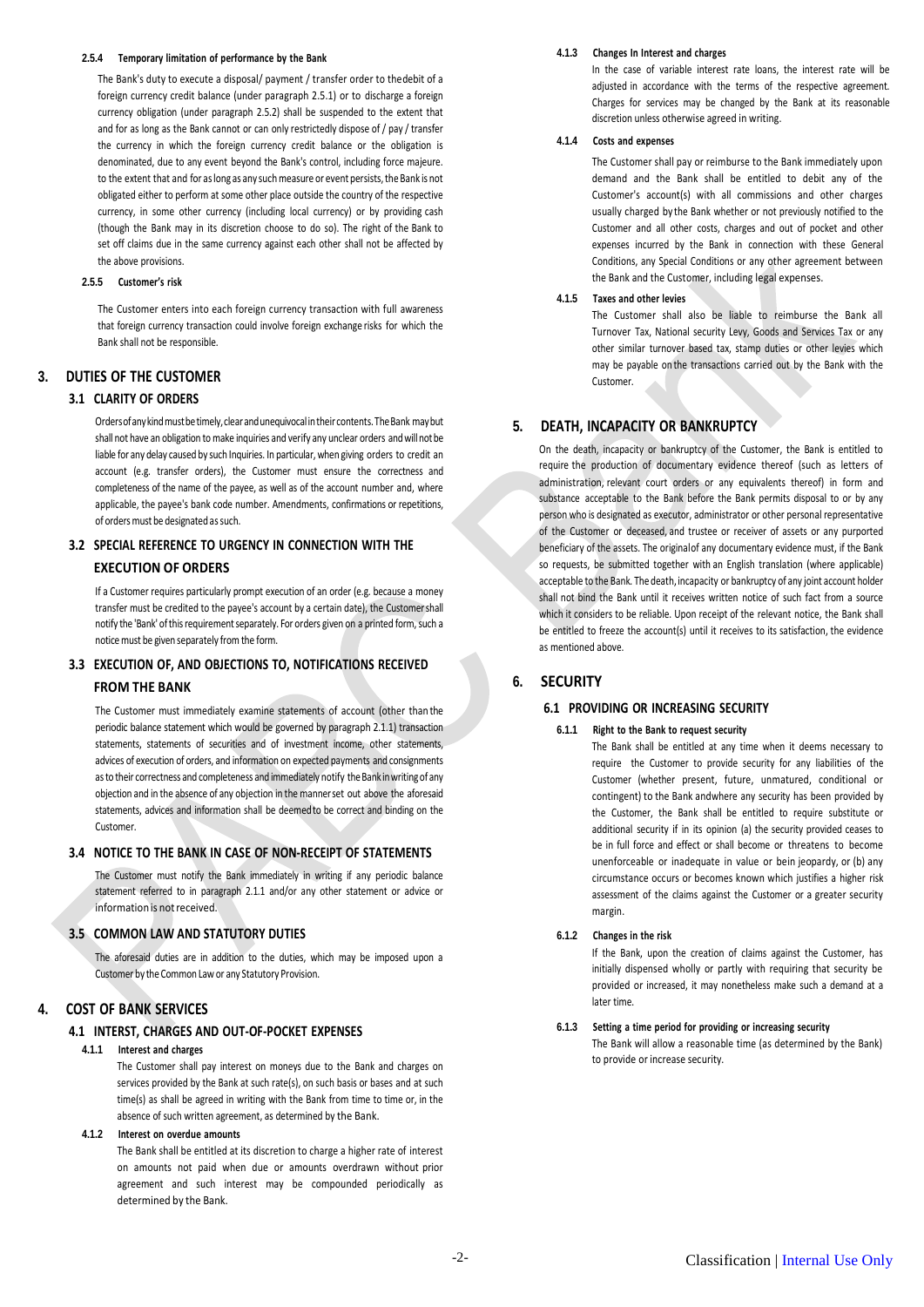# **6.2 SECURITY INTERESTS IN ITEMS FOR COLLECTION AND DISCOUNTED BILLS OF EXCHANGE**

#### **6.2.1 Transfer of ownership by way of security**

The Bank acquires ownership by way of security of any cheques and bills of exchange deposited for collection at the time such items are deposited. The Bank acquires absolute ownership of discounted bills of exchange at the time of the purchase of such items; if it re-debits discounted bills of exchange to the account, it retains the ownership by way of security in such bills of exchange.

#### **6.2.2 Assignment by way of security**

The claims underlying the cheques and bills of exchange shall pass to the Bank simultaneously with the acquisition of ownership in the cheques and bills of exchange; the claims also pass to the Bank if other items are deposited for collection (e.g. direct debits, documents of commercial trading).

#### **6.2.3 Special-purpose Items for collection**

If items for collection are deposited with the Bank expressly and clearly under the reserve that their counter value may only be used for a specified purpose, the transfer or assignment of ownership by way of security does not extend to these items.

### **6.2.4 Secured claims of the Bank**

The ownership transferred or assigned by way of security serves to secure any claims which the Bank may be entitled to against the Customer arising from the Customer's account when items are deposited for collection or arising as a consequence of the re-debiting of unpaid items for collection or discounted bills of exchange. Upon request of the Customer, the Bank re-transfers to the Customer the ownership by way of security of suchitems and of the claims that have passed to it if it does not, at the time of such request, have any claims against the Customer that need to be secured or if it does not permit the Customer to dispose, of the counter value of such items prior to their final payment. Nothing herein shall be construed as imposing on the Bank any obligation to discount cheques/bills of exchange.

# **6.3 LIMITATION OF THE CLAIM TO SECURITY AND OBLIGATION TO RELEASE**

If the realisable value of all Security exceeds the amount required by the Bank the Bank may at its sole discretion release specific security Items so as to eliminate such excess.

#### **6.4 REALISATION OF SECURITY**

If the Customer fails to or does not pay any sum or provide cash cover or security, then whether or not any contingent or other obligation or liability owing by the Customer to the Bank shall have actually matured, the Bank may without demand for payment or notice to any person, sell, realise or otherwise dispose of (including making any currency conversion) any of the Customer's assets in such manner and on such terms as the Bank may in its absolute discretion think fit. Neither the Bank nor any of its agents shall be responsible in any way for any loss which may be occasioned in exercising the aforesaid power ofsale or disposal, and the Bank shall not be liable for the actions or omissions of any broker, auctioneer, agent or other person employed by the Bank in connection with such sale or disposal.

The net proceeds of any sale or disposal, after payment of all expenses, charges and other disbursements in connection therewith and any prior claims, shall be applied towards payment of the moneys then owing or to become owing by the Customer to the Bank.

A statement made by any of the Bank's officers that the power of sale or disposal has become exercisable shall be conclusive evidence of such fact.

### **6.5 MAINTENANCE OF SECURITY**

It is the duty of the Customer himself to see to the maintenance and protection of any things or rights serving the Bank as collateral security, as well as to the collection of any claims or charges and annuities serving the Bank as collateral security, and to advise the Bank as appropriate.

# **7. SET-OFF AND LIEN**

#### **7.1 AGREEMENT ON LIEN/SET-OFF**

The Customer and the Bank agree that the Bank acquires a lien and/or security right on any securities and properties which have come or may come into the possession of the Bank. The above is without prejudice to any general or banker's lien or right of set-off or other right to which the Bank may be entitled. The Customer undertakes to do such act or sign such document required by the Bank for the purpose herein.

#### **7.2 SECURED CLAIMS**

The lien and security right serves to secure all existing future and contingent claims arising from the banking relations (whether arising under these General Conditions, any Special Condition or in respect of any agreement or transaction, whether actual, future or contingent, as principal, surety or otherwise, and in whatever currency) which the Bank is entitled to against the Customer.

#### **7.3 INTEREST AND DIVIDEND COUPONS**

The securities are subject to the Bank's lien/right, the Customer is not entitled to demand delivery of the interest and dividend coupons pertaining to such securities.

# **8. BANKING SECRECY**

### **8.1 BANKING SECRECY**

The Bank has the duty to maintain secrecy about any Customer-related facts under the Common Law and a similar obligation is imposed upon its officers under section 77 of the Banking Act No. 30 of 1988. However, the Bank may disclose information concerning the Customer or its transactions or accounts when it is required to do so by a Court of Law or when it has been authorized by the Customer or in the performance of its duties or in order to comply with any provision of law.

#### **8.2 DISCLOSURE**

The Customer hereby authorises the Bank to disclose any information relating to the Customer or its transactions or accounts to:

- (a) any guarantor of, or third party provider of security for, the Customer or its account(s) with the Bank in respect of any banking facility or service provided by the Bank to the Customer: or
- any actual or potential assignee, participant or contractual party in connection with any rights or obligations of the Bank in relation to the Customer.

# **9. TERMINATION**

# **9.1 TERMINATION RIGHT OF THE CUSTOMER**

#### **9.1.1 Right of termination**

Unless the Bank and the Customer have otherwise agreed in writing to a termination provision, the Customer may at anytime, with reasonable prior written notice, terminate the business relations as a whole or any particular business relation. Provided however, that any such termination shall not affect the rights which have accrued to the Bank prior to such termination.

#### **9.1.2 Termination for reasonable cause**

If the Bank and the Customer have agreed on a term or a termination provision for a particular business relation, such relation may only be terminated with reasonable prior written notes if there is reasonable and material cause there for which makes it clearly unacceptable to the Customer to continue the business relation, after having given due consideration to the legitimate concerns of the Bank. Any termination by the Customer as aforesaid shall not affect in any mannerthe Bank's night to claim for damages that it may suffer or incur (including fund breaking cost and damages for breach of contract).

#### **9.1.3 Termination rights of the Bank**

(a) Termination upon notice

Upon giving a notice, which in the Bank's opinion is reasonable, the Bank may at any time terminate the business relations as a whole or any particular relation for which neither a term nor a termination provision has been agreed in writing. In determining the notice period, the Bank will whenever practical take into account the known legitimate concerns of the Customer. Provided however, that any such termination shall not affect the rights which have accrued to the Bank prior to such termination.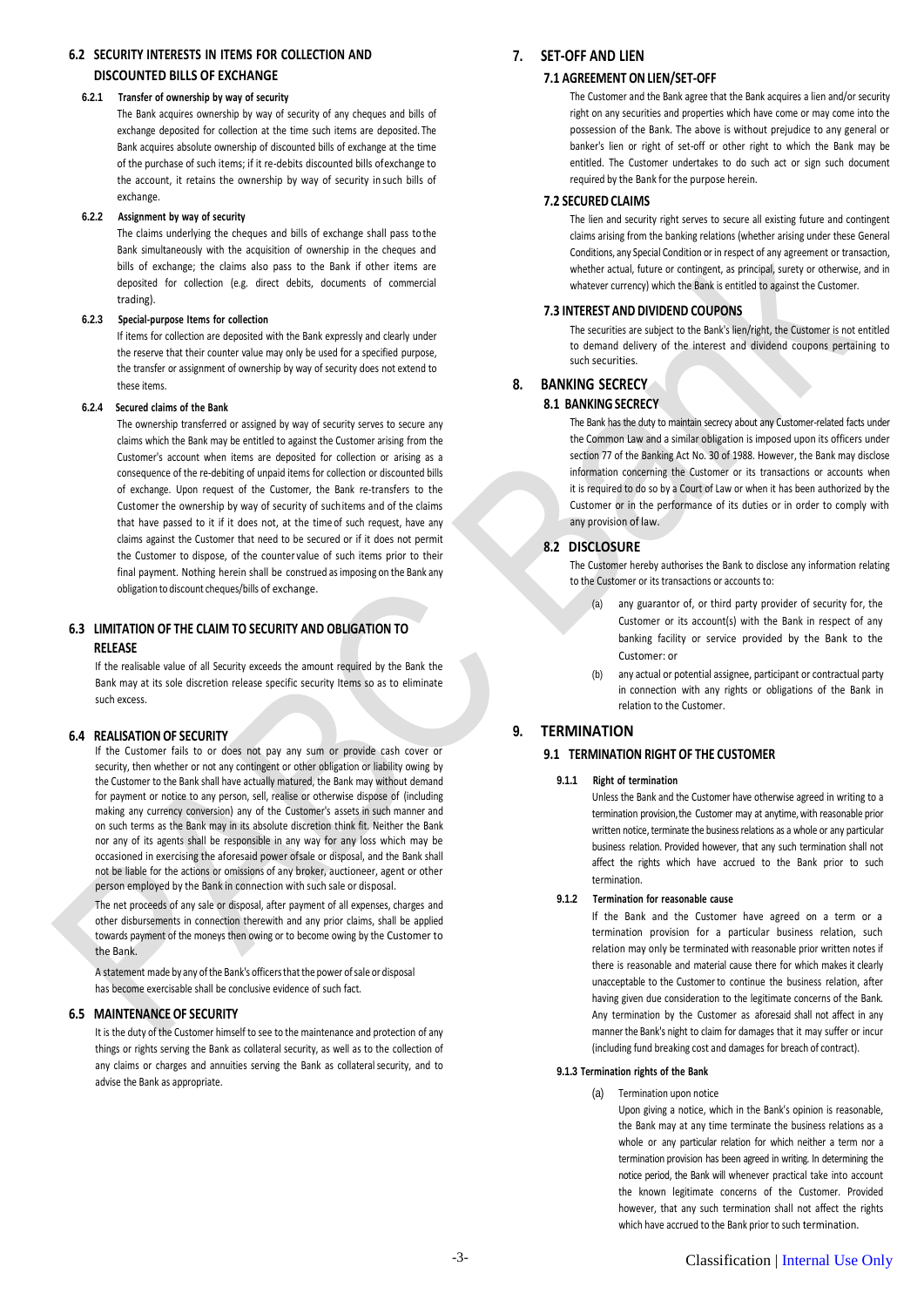- (b) Termination of loans and facilities with no fixed term Loans, or credit or banking facilities / commitments for which neither a fixed term nor a termination provision has been agreed in writing may be terminated at anytime by the Bank in its discretion without prior notice. When exercising this right, the Bank will whenever practical give due consideration to the known legitimate concerns of the Customer. Provided however, that any such termination shall not affect the rights which have accrued to the Bank priorto such termination.
- (c) Termination for reasonable cause without notice

Termination of the business relations as a whole or of particular relation without notice is permitted if there is reasonable cause, which makes it unacceptable to the Bank to continue the business relations after having given due consideration to the known legitimate concerns of the Customer. Such cause is present in particular (a) if the Customer has made incorrect statements as to the Customers financial status, provided such statements were of significant importance for the Bank's decision concerning the granting of the credit or other operations involving risks of the Bank, or (b) if a substantial deterioration occurs or threatens to occur In the Customer's financial status, jeopardizing the discharge of obligations towards the Bank, or (c) if the Customer fails to comply with any obligation (including the obligation to provide or increase security within the required time limit and according to these General Conditions or to the provisions of some other agreement) or (d) if there occurs any circumstance or event which in the Bank's opinion (entered into reasonably and in good faith) would materially affect its willingnessto carry on any relationship with the Customer. Provided however, that any such termination shall not affect the rights which have accrued to the Bank prior to such lamination.

(d) Settlement following termination

Upon termination of the business relations or facilities, all amounts and obligations owing by the Customer to the Bank shall become due and payable immediately on demand and all foreign exchange and other derivative transactions between the Bank and the Customer shall be terminate dearly at the Bank's discretion and become due and payable at the then market value as determined by the Bank. In respect of any outstanding future or contingent liability of the Customer to the Bank, the Customer shall immediately provide sufficient cash cover for the same on such terms, as the Bank shall require.

### **10. LIMITATION OF LIABILITY**

#### **10.1 PRINCIPLES OF LIABILITY**

In the performance of its obligations, the Bank shall only be liable for the willful default or gross negligence on the part of its staff. In the event that the Customer has contributed to the occurrence of the loss by the Customer's own fault (e.g. by violating the duties as mentioned in these General Conditions), the principles of contributory negligence shall determine the extent to which the Bank and the Customer shall have to beat the loss.

### **10.2 ORDERS PASSED ONTO THIRD PARTIES**

If the contents of an order or transaction are such that the Bank typically entrusts or considers it expedient to entrust a third party with its further execution, the Bank Performs the order or transaction by passing it on to the third party in its own name. This applies,for example,to obtaining banking information from othercredit institutions or to the custody and administration of securities in other countries. Insuch cases, the liability of the Bank shall be limited to the careful selection and instruction of the third party.

# **10.3 LOSS OF INTEREST**

If delays or misdirections in connection with the execution of orders or with any advices in respect thereof occasion amylases, the Bank is liable only far loss of interest. No liability is assumed far any lass based merely on a charge of value of the currency or medium of payment.

### **11. INDEMNITY**

- 11.1 The Customer shall indemnify the Bankagainst any and all claims, demands, actions, damages, liabilities, casts, lasses, expenses and other sums which the Bank may incur or suffer however inconnectionwithorarisingfromgivingcreditorotherbanking facilities to the Customer or performing any banking service for the Customer, and shall reimburse the Bank upon demand for any such payment which may be madeor incurred by the Bank by reason thereof.
- **11.2** The Customer will indemnify the Bank for any lass incurred by the Bank resulting fromthe fact that the Bank without any willful default on its part does not obtain

knowledge of any restrictions of the Customer's or his representative's legal capacity.

#### **12. PRESCRIPTION**

Any monies due by the Customer to the Bank in respect of loan and interest thereon shall berecoverable from the Customer notwithstanding the Prescription Ordinance (Cap. 68) and the Customer agrees that he shall not plead the Prescription Ordinance (Cap.68) as a bar to the Bank suing the Customer far the recovery of the said monies.

#### **13. FORCE MAJEURE**

The Bank shall not be liable for any loses nor inability to perform caused by or in connection with any event of force majeure including but not limited to riot, **war**, natural disaster, any circumstance beyond the Bank's control or other occurrences far which the Bank is not responsible [e.g. strikes, lock-outs, traffic hold-ups, civil commotion, acts of domestic or foreign governmental or other authorities (whether de *jure or de facto*), requirements of any law or regulation, market disruption, or any act of a clearing/settlement agency or central depository].

# **14. INFORMATION AND NOTICES**

- 14.1 The Customer shall notify the Bank without delay in writing of any changes in the Customer's name, address and other particulars, as well as the termination of, or amendment to, any powers of representation towards the Bank conferred to any person (in particular, a power of attorney) or the authority of any person. This notification duty also applies to any changes to the particulars of the Customer in any public register and also exists where the powers of representation are recorded in such public register and any termination thereof or any amendments thereto are entered in that register.
- 14.2 All information regarding the trade, business or occupation and financial condition or any material change in respect thereto of the Customer will be furnished by the Customerto the Bank.
- **14.3** Particulars of any litigation or threatened litigation which may tend to affect the Customer'sfinancial capacity shall be disclosed by the Customer to the Bank.
- **14.4** The Bank is entitled at its discretion and without liability to send any notice, correspondence, instrument or document to the Customer by ordinary post, hand, telex or facsimile or e-mail (to the address, telex number or facsimile number or e-mail address of the Customer last known to the Bank), and any such communication shallbe deemed to have been received by the Customer two days after posting (if local), five days after posting (if overseas), at the time of transmission (if by telex or facsimile or e-mail), or upon delivery (if by hand).

# **15. GOVERNING LAW**

#### **15.1 PLACE OF JURISDICTION**

Without prejudice to the Bank's right to proceed against the Customer in any other country or in any other Court, the Customer irrevocably submits to thenon-exclusive jurisdiction of the District Court of Colombo. (The Bank itself may be sued only before the courts of Sri Lanka.)

#### **15.2 SUBSTANTIVE LAW**

This Agreement shall be governed by the Laws of Sri Lanka.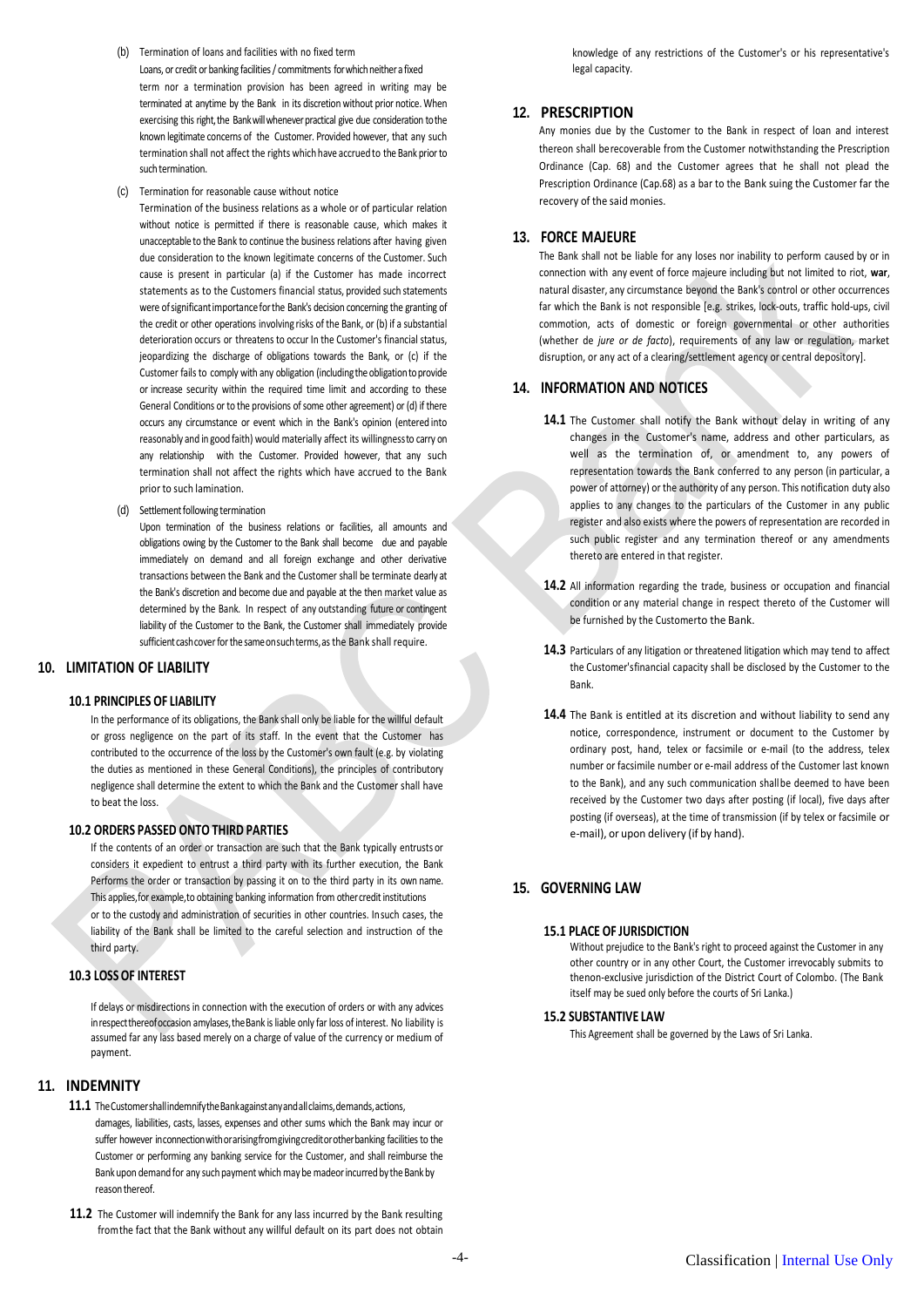# **16. MISCELLANEOUS**

# **16.1 PRUDENCE**

The Customer shall exercise care to ensure that all relevant information (for example its signature) and documents (for example the cheques) relating to any account and/or transaction are properly kept and guarded so that they could not be used by any other party for any unauthorised purpose. The Customer shall inform the Bank promptly if it is aware of or suspects any unauthorised use of its accounts, information or documents, and Shall do such act and sign such document as the Bank may reasonably require in connection with these General Conditions. If bills of exchange are debited to the Bank by reason of forged signatures or of alteration to other parts of the instruments, the Bank may in turn debit the Customer.

#### **16.2 STATEMENT OF INDEBTEDNESS, ETC.**

A statement or certificate issued by the authorised officer(s) of the Bank as to the sums and liabilities (including the currency/is thereof) for the time being owing by the Customer to the Bank or as to any matter relating to any transaction/relation shall, in the absence of manliest error, be conclusive against and binding on the Customer.

#### **16.3 CURRENCY INDEMNITY**

If the Bank receives payment for any amount owing by the Customer and such payment is in a currency other than the currency in which such amount is owing to the Bank (the 'currency of account'), the Bank shall be entitled at any time as its discretion without notice to convert such payment into the currency ofaccount on such term(s) and rate(s) of conversion as the Bank may determine, and the Customer shall fully indemnify the Bank in respect of all losses, costs and expenses which the Bank may suffer at any time as a result thereof. No payment to the Bank (whether under any judgment or court order or otherwise) shall discharge the amount in respect of which it was made unless the Bank shall have received payment in full in the currency of account, and to the extentany payment shall on conversion in the manner aforesaid into the currency of account falls short of such amount expressed in the currency of account, the Bank shall have a separate cause of action against the Customer to recover the shortfall.

#### **16.4 DOCUMENTS**

If the Bank has to receive or deliver any documents, it will examine them with reasonable care. The Bank may rely on any document which appears to the Bank to be prima facie in order, and is not responsible for the genuineness, validity, effectiveness, appropriateness or completeness of the documents, nor for their correct interpretation or translation, nor for the nature, quantity or condition of any goods mentioned in the documents.

#### **16.5 MARKET LOSSES**

Unless an agreement to the contrary has been expressly made in writing, the Bank does not undertake any administrative duties other than those mentioned in these General Conditions. In particular, the Bank does not undertake to inform the Customer of any losses which may threaten owing to changes in market quotations, of the value or worthlessness of articles deposited, or of any circumstances which might prejudice or otherwise impair the value of those articles.

#### **16.6 DEALINGS INSECURITIES**

Where securities are dealt with on more than one stock exchange or in the over-the-counter-market, the Bank will in the absence of contrary instruction, select the place of execution.

### **16.7 CRIB/NIC VALIDATION**

I/we hereby give my/our consent that the bank to access the System managing by the Department for Registration of Persons (DRP) to get any details and/or any information about my/our NIC and validate same and to generate CRIB reports, to assess my/our eligibility for services the Bank has offered/may offer to me/us in future.

# **17. JOINT ACCOUNTS**

17.1 In the event of a Customer Account being a Joint Account the Joint Account holders shall be jointly and severally liable for any overdraft, loan or other credit facilities or accommodation which shall be granted on any account together with all interest, commission and other banking charges and expenses.

#### **17.2 PROCEDURE OF DEATH OF CUSTOMER**

In the event of the death of either or any or both or all (or as appropriate) of the Customers the Bank is to pay, deliver to or to the order of the survivor or survivors of the Customers all money, security deeds, documents, and other property (including security boxes and other contents) whatsoever standing to the credit or held by the Bank for any account or accounts in the Customers joint names.

#### **17.3 NOTICES**

Notices are to be sent to the first of the names in the list of the joint account holders where necessary.

# **18. BANKING HOURS**

- 18.1 Cheques may be deposited for clearing at any Branch and will be processed according to the next available Central Bank clearing schedule.
- **18.2** Cheques issued by Branch account holders if presented by the account holder or a third party may be also encashed at any Branch during business hours advertised at each Branch.

# **19. ELECTRONIC BANKING SERVICES**

The Customer may request the Bank to provide Electronic Banking Service provided by the Bank to the Customer on the following terms and conditions when those services are available from the Bank and the Bank may in its absolute discretion extend such services.

# **19.1 DEFINITIONS**

**Bank Scale of Charges** means the Bank's scale according to which charges are levied by the Bank for the Electronic Banking Services from time to time and which may be varied by the Bank in its absolute discretion from time to time as provided herein.

**Computer** means any device the functions of which include the storing and processing of information.

**Computer Statement** means a statement produced by a single computer or several computers or any combination of computers or different computers operating in succession in any combination or different combinations of computers operating in succession in any order whether:-

- directly or otherwise; or
- (ii) with or without human intervention,
- (iii) by means of any appropriate equipment or otherwise,
- (iv) derived or reproduced from information supplied to a computer or by calculation, comparison or by any other process whatsoever of which a computer is capable of

**Authenticated user** means a user who has authenticated to the electronic system using user credentials.

**User Credentials** means a user name and a password which is only and only known to the user.

**Customer Instruction** means any request or instruction to the Bank effected through Electronic Banking by an authenticated user.

**Customer Password** means a string of characters, which is used to authenticate to the electronic banking system.

**Electronic Banking** means the Bank's computer controlled Electronic Financial Services system (by whatever name as may be decided by the Bank).

**Electronic Banking Services** means any electronic financial service using Electronic Banking and ancillary services such as installations, training and maintenance services provided by the Bank from time to time to the Customer.

**Institution** means any branch of the Bank or any company which is a subsidiary or an associate of the Bank or any Customer Service center thereof or any financial institution or company so designated by the Customer from time to time.

**Intellectual Property Rights** means any and all rights of copyright design right know-how patent design trade mark and any other intellectual property rights of any description whatever whether rights of the Bank therein were by way of acquisition assignment or other mode.

### **19.2 CUSTOMER'S APPLICATION AND GUIDE**

- 19.2.1 The Customer may apply for Electronic Banking Services of the Bank and obtain those services subject to the terms and conditions herein contained which shall come into operation and application upon the Bank allowing the Customer's application or request for the Electronic Banking Service.
- **19.2.2** The application or request for the Electronic Banking Services by the Customer may be refused by the Bank without assigning any reason.
- **19.2.3** The Customer agrees to follow the procedures and to observe the terms and conditions and restrictions as set out by the Bank The Customer acknowledges that any of the Electronic Banking Services for which compliance with conditions precedent is required by the bank (including the signing of any documentation), whether by the Customer or by any third party, or the giving of further instructions by the Customer through Electronic Banking shall not be available to the Customer prior to such compliance.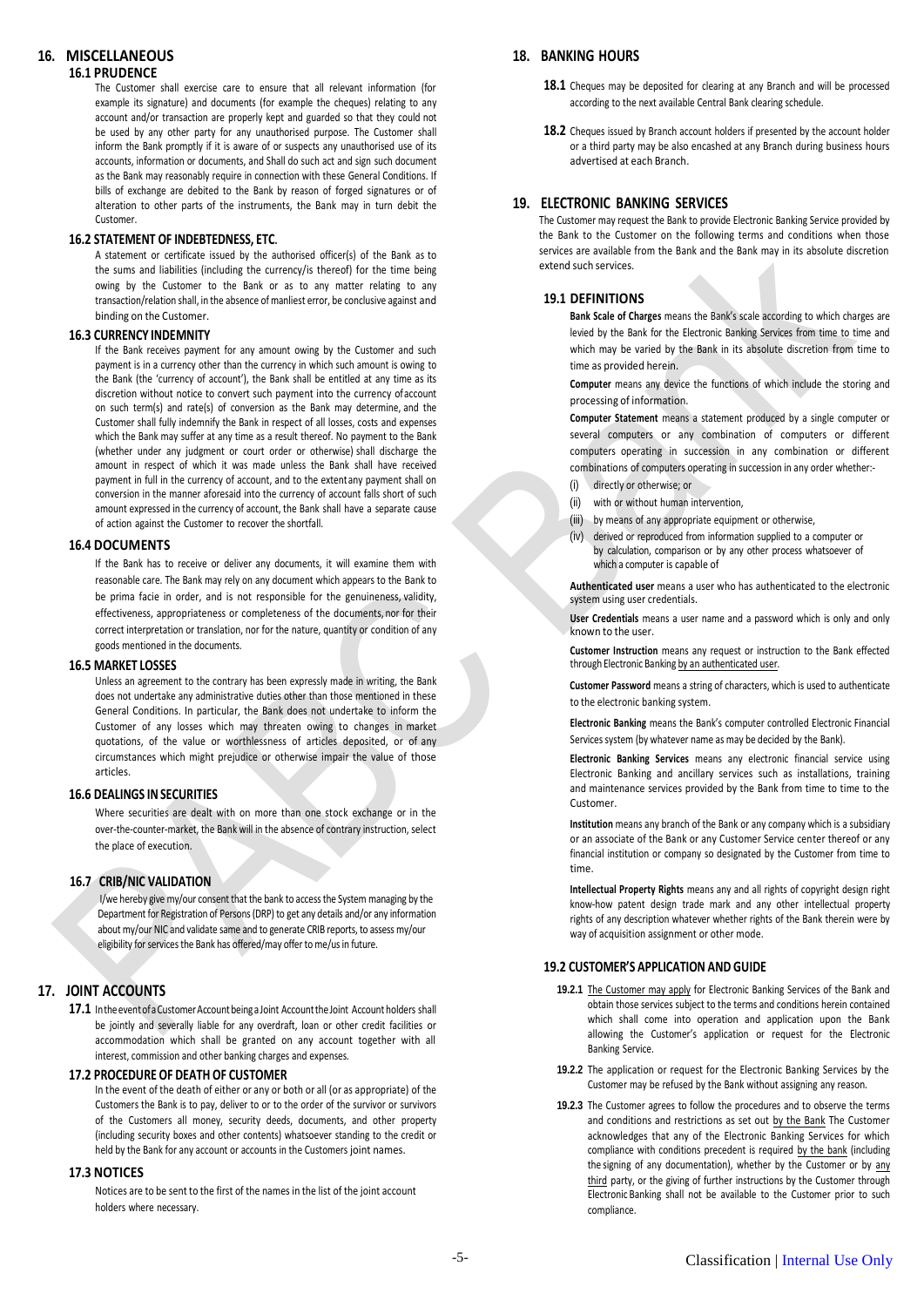#### **19.3 BANK CHARGES**

- **19.3.1** The Customer shall obtain from the Bank a copy of the Bank Scale of Charges before obtaining the Electronic Banking Services.
- **19.3.2** The Bank may in its absolute discretion vary any item in the Bank Scale of Charges after thirty (30) days notice to the Customer.
- **19.3.3** The Customer agrees and undertakes to pay all charges to the Bank as per Bank Scale of Charges for the provision of Electronic Banking Services as advised from time to time to the Customer by the Bank.

# **19.4 SECURITY CONTROL**

- **19.4.1** It shall be the Customer's responsibility to establish and maintain the Management Control features and security as advised by the Bank. The Customer shall ensure that such features and procedures together withElectronic Banking encryption system if any which enciphers information from the Customer's computer to Electronic Banking are acceptable security procedures.
- 19.4.2 The Customer undertakes to keep all customer passwords strictly confidential at all times. The Customer shall ensure that security measures within the Customer's control are both adequate and properly maintained.
- **19.4.3** The Bank may accept any Customer instruction as authentic and properly authorized and the Bank shall be under no obligation to investigate theauthority of persons effecting Customer Instructions or verify the accuracy and completeness of any Customer Instruction.

### **19.5 CUSTOMER INSTRUCTIONS**

- **19.5.1** The Customer shall be responsible for all Customer Instructions and he/ she shall not be entitled to disclaim any responsibility even if a Customer password was used by a third party without the Customer's knowledge for authority.
- **19.5.2** The Bank shall not be responsible for any consequences whatsoever of any Customer Instruction being inaccurate or incomplete.
- **19.5.3** The Customer undertakes to notify the Bank immediately of any knownor suspected unauthorized access to Electronic Banking or unauthorized transactions and in the event of such notification the Bank shall take necessary steps to avoid loss or damage to the Customer by such unauthorized access or transaction. Provided however that the Bank shall not be liable for any loss or damage caused to the Customer in the absence of any willful default on its part.

#### **19.6 CONFLICTING INSTRUCTIONS**

The Bank shall be entitled and not obliged to accept Customer Instructions as instructionswhich have been properly authorised by the Customer, not withstanding that such instructions conflictor may conflict with or are in any way inconsistent with any other instructions received under any other mandate given by the Customer to the Bank relating to any of the Customer's accounts. However the Bank may in its absolute discretion reject or refuse to act on any Customer Instruction without notice and without assigning any reason to the Customer. The Bank is under no obligation to cancel or amend any payment or other transactional Instruction after it has been transmitted to the Bank. However the Bank may use its reasonable efforts to act on a request by the Customer for cancellation or amendment of a payment or other transactional instruction prior to the Bank's execution ofsuch instruction, but the Bank shall not be liable in any manner howsoever if such cancellation or amendment is not effected.

### **19.7 OBLIGATIONS OF THE CUSTOMER**

The duties obligations liabilities and covenants of the Customer shall be in additionto, and not in substitution or derogation of, the other provisions of these presentsor any other agreements mandates or other documents of whatsoever nature entered into made or executed by the Customer in favour of the Bank and the rights and entitlements of the Customer under these presents shall always be subject to the performance of the Customer of all his duties obligations liabilities and covenants under these presents and the said all other agreements mandates and other documents.

#### **19.8 LICENSE FOR SOFTWARE AND DOCUMENTATION**

When extending Electronic Banking Services the Bank will grant the Customer a nontransferable non exclusive licence to use the Electronic Banking software and documentation, and any revisions thereof provided by the Bank to the Customer in connection with Electronic Banking ('the Electronic Banking Materials') on the computer equipment selected by the Customer to access Electronic Banking service of the Bank. The Customer shall be responsible for such equipment and related transmission links. The Customer shall keep the Electronic Banking Materials strictly confidential at all times and shall not copy such Materials, (except the Electronic Banking software for security purposes), or allow any other person access to them without the Bank's prior written consent. The Electronic Banking Materials and all copies thereof and all Intellectual Property rights therein shall remain the exclusive property ofthe Bank at all times.

# **19.9 CONFORMITY OF SOFTWARE**

The Bank warrants that the Electronic Banking software will confirm at the date of supply in all material respects with the current specifications as set out by the Bank, provided the Electronic Banking software is used properly. The foregoing warranty is in place of and to the exclusion of any condition or warranty; express implied or otherwise in respect of the fitness, suitability or performance of Electronic Banking, the Electronic Banking Services or the Electronic Banking Materials. The Bank does not warrant the operation of Electronic Banking will be uninterrupted or error free.

#### **19.10 AGENT OF THE CUSTOMER**

The Customer hereby appoints the Bank as the Customer's agent for the purpose of:

- (a) Instructing on the Customer's behalf any relevant Institution to transmit or otherwise communicate to the Bank and/or Electronic Banking any information concerning the Customer and the Customer's account(s) (whether now in existence or opened hereafter) with any such Institutions.
- (b) Opening continuing and conducting accounts with any Institution in orderto give effect to any Customer Instruction and the Customer agrees that any such account will be opened and conducted on such terms and conditions as that Institution shall reasonably consider appropriate; and
- (c) agreeing on the Customer's behalf with any relevant Institution that the provisions of this Agreement shall mutatis mutandis apply as between the Customer and such Institution (references in these Clauses to the Bank being deemed to be references to such Institution and references in these Clauses to Electronic Banking Service being deemed to include references to any similar services provided by such Institution).

#### **19.11 INFORMATION TOTHIRD PARTIES**

Without prejudice to the general provisions in respect of disclosure the Customer authorises the Bank to provide third parties with such information relating to theCustomer and the Customer's account(s) in order to process the transaction of the Customer or which in the Bank's reasonable opinion, is necessary togive effect to a Customer Instruction or in order to comply with the order of any court, government agency or lawful authority in any jurisdiction:

#### **19.12 DELAY & FAILURE TO PROVIDE SERVICE**

The Customer agrees that the Bank shall not be liable to the Customer for any loss or damage whatsoever which the Customer may suffer if the Bank is delayed or prevented from providing the Customer with the Electronic Banking Service or any other service by reason of strikes, industrial dispute, failure or suspension of power supplies or telecommunication system or other system or equipment or any other causes beyond the Bank's control whether such cause constitutes force majeure or not.

### **19.13 LIABILITY FOR LOSS**

Under no circumstances shall the Bank be liable to the Customer (whether in contract, tort, strict liability of otherwise) for any consequential or indirect loss including without limitation loss of profits or contracts (whether foreseeable by the Bank or not) arising out of or related to the Customer's use of Electronic Banking.

#### **19.14 VALIDITY AND ENFORCEABILITY OF INSTRUCTIONS**

The parties agree not to contest the validity or enforceability of any message including Customer Instructions transmitted electronically between the parties as part of the provision and use of Electronic Banking Services under the provision of any applicable law relating to whether certain agreements be in writing and signed by the person to be bound thereby. Any messages, if introduced as evidence on paper in any judicial or other proceedings, will be admissible as between the parties to the same conditions as other records are maintained in documentary form and the parties shall not bring into question the admissibility as evidence of messages exchanged and stored on the basis of this Agreement.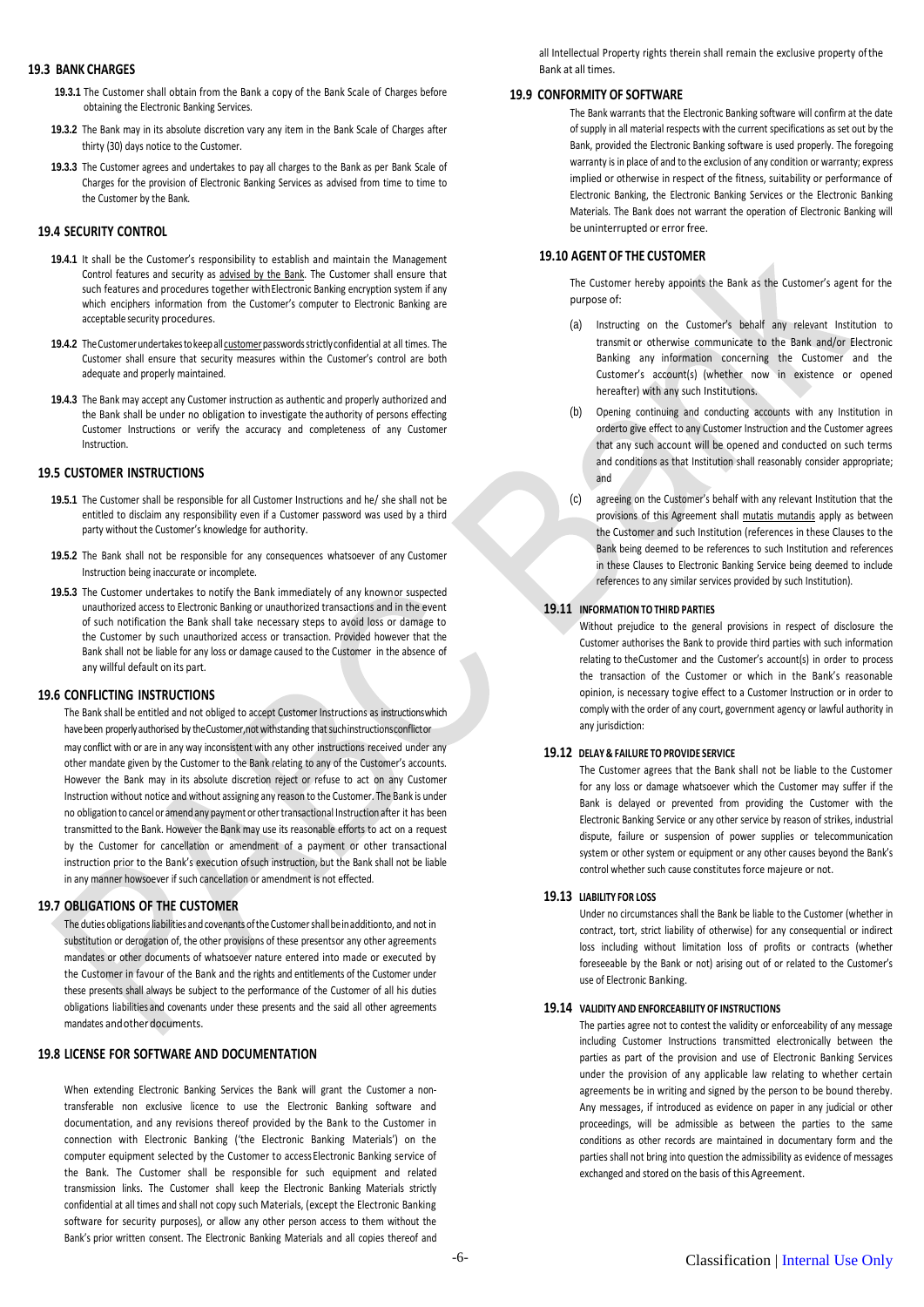#### **19.15 ALTERATIONS TO AGREEMENT & CUSTOMER GUIDE**

The Bank reserves the right to alter or add to or delete or otherwise amend the terms and conditions contained herein, on fourteen (14) days' notice to the Customer or a shorter period if the Bank is of the opinion that a shorter period of notice is necessary for the effective operation and use of Electronic Banking. If the Customer objects to any change, the Customer may terminate these services with the effective date of change by giving written notice prior to the effective date of the change. In the absence of any objections within the period specified above it shall be deemed that the Customer has accepted the amendments

### **19.16 TERMINATION**

- **19.16.1** Either party may terminate this Agreement on thirty (30) days' notice to the other provided that the Bank shall be entitled to terminate this Agreement immediately in the event of a material breach of it by the Customer or upon closure of the Customer account(s) with the Bank. Provided however that any such termination shall not affect the rights which have accrued to the Bank prior to such termination.
- **19.16.2** Upon termination for any reason the Customer's licence to use the Electronic Banking Materials shall cease forthwith and the Customer shall immediately return to the Bank the Electronic Banking Materials,including all copies thereof, and erase the contents of any Electronic Banking software held on hard or floppy disk and destroy all CustomerPasswords.

# **20. PHONE BANKING SERVICE**

- **20.1** When the phone banking service ('the Service') is made available by the Bank to the Customer on the latter's application in which the Customer will notify the Bank of the accounts of third parties with the Bank or any other Banks or other financial institutions to which the Customer wishes to be able to transfer funds from time to time ('Pre-designated Accounts') the Bank will then arrange for the Customer to have access to the phone banking system of the Bank and thereby facilitate the Customer creating a confidential Telephone Personal Identification Number (TPIN) without even the knowledge of the Bank and a Telephone Identification Number (TIN).
- **20.2** The Bank offers such facilities through the Service as it shall from time to time decide and may at its absolute discretion revoke or modify the right given to the Customer to use the service without prior notice.
- **20.3** The amount which the Customer may transfer by use of the service to any Pre-designed Account which is not maintained in the Customer's name or which the Customer maintains at another Bank or institution shall be limited to such sum as the Bank may from time to time specify.
- **20.4** The Customer agrees to keep his TPIN confidentially and to exercise all due care to prevent its disclosure to any third party ('third party' means anyone other than those authorised by the Customer to give instructions on the system).
- 20.5 The Customer declares that he is aware that the Bank's phone banking system will be acting upon the instructions received by any person using the TPIN.
- **20.6** The Customer shall take every internal control and procedural measure to ensure that TPIN is not used by any unauthorised person or in any unauthorised manner howsoever.
- **20.7** The Customer shall also ensure that its other employees or agents or third parties cannot and do not use the TPIN. The Customer shall bear all risks arising from the use of the service and agrees to perform and ratify any contract entered into with or action taken by the Bank as a result of any use by the Customer of the service and agrees to keep the Bank indemnified against any loss whatsoever which it may suffer thereby.
- **20.8** The Customer shall keep the Bank indemnified at all times against all claims, demands, actions, proceeding, damages, losses, costs and expenses which may be brought against or incurred by the Bank and which arise directly or indirectly out of or in connection with the service consequent to any failure breach negligence commission or omission on the part of the Customer or its agents or servants unless due to the willful default of the Bank and thisindemnity shall continue notwithstanding any termination of these presents.
- 20.9 The Customer agrees to follow the procedures and observe the terms, Conditions and restrictions as specified by the bank.

# **21. CURRENT ACCOUNTS**

- 21.1 The hours and days of business will be as advertised.
- 21.2 No interest is allowed on Current Account balances.
- **21.3** Cheque books are supplied on a nominal charge and the Bank reservesthe right to refuse to pay drawings made on any other form.
- 21.4 In the use of Cheques, Customers are requested to give careful attention to the following:
	- (a) No unauthorised person should be allowed access to Cheque books. The Bank will not be held responsible in the event of a cheque being paid on forged signature/s through the negligence of the Customer in handling the Cheque Book/s issued to him/her or otherwise.
	- Signatures to Cheques should be in the identical style as the specimen signature appearing on the Specimen Signature Card left with the Bank.
	- (c) The amount drawn must be written in the cheque in words as well asin figures and both words and figures should start a close as possible to the printed "Rupees" and "Rs" respectively.
	- (d) Should it become necessary to make any alteration to a cheque such alteration must be authenticated by the full signature of the Drawer.
	- (e) The Bank may decline to pay Cheques bearing a date that is six months or more previous to the date of presentation for payment.
	- (f) The Bank does not accept any responsibility in the event of a postdated cheque being inadvertently paid and debited to the account of a Customer. A postdated cheque is one which bears a date subsequent to the date on which it is presented for payment.
	- **21.5** The Bank will supply free of charge Pay-in-Books or Pay-in-Slips which should be used in making all payments into an account and Bank requires that instructions printed on the covers of these Pay-in-Books or on Pay-in- Slips be observed.
	- **21.6** In making payments into the Bank, Customers are asked to give carefulattention to the following:
	- (a) That for each payment into their account they obtain the signature, in full, of an officer of the Bank, on the relative counterfoil or receipt unless, overprinted by the Bank's Cash Teller Machine provided forthis purpose.
	- (b) The Bank does not undertake to honour Cheques drawn against unrealised effects. The definition of 'unrealised effects' is Cheques or orders for which the Bank has not realised payment from Banks, Mercantile Houses, Government Offices, and credited to the Customer's account.
	- 21.7 Orders on Government and Mercantile Offices, Postal Orders and Money Orders etc., are subject to delay in realisation and should not be drawn against until Customers have ascertained that proceeds have beencredited to their accounts.
	- **21.8** The Bank will not be held responsible in the event of any cheque beingreturned not paid as a Consequence of funds being deposited on the day of presentment of the Cheque.
	- 21.9 Under no circumstances and at no time should aggregate of the amounts of the cheques drawn by any Customer exceed the amount standing to thecredit of the account of that Customer and available to him for withdrawal less the total of the amounts of all cheques issued by the Customer and not yet presented to the Bank for payment.
	- **21.10** The Bank reserves the right to refuse payment of any cheque drawn in contravention of these and other Rules of the Bank for the time being inforce.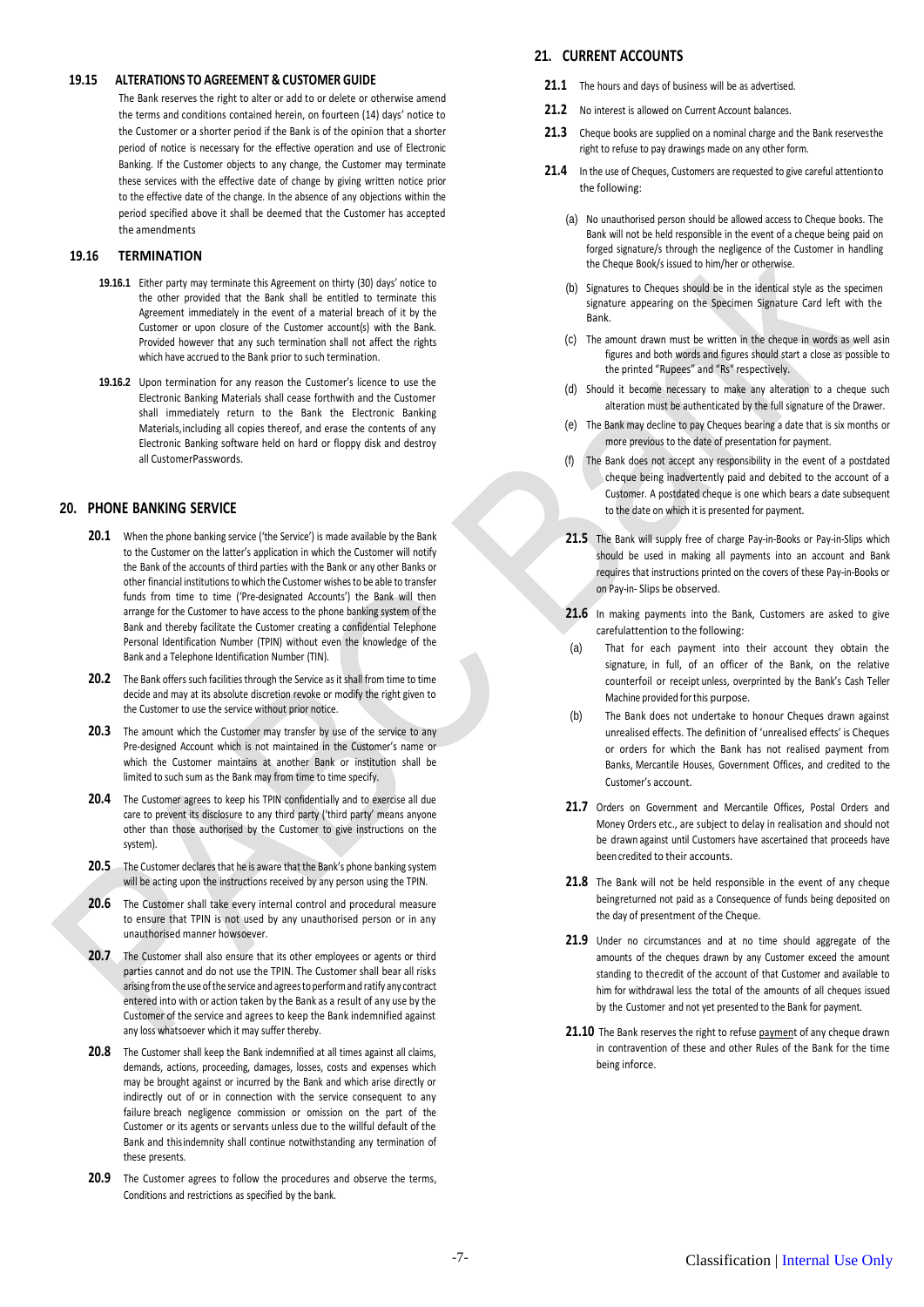- 21.11 When payment of a cheque is countermanded it is agreed that the account holder will (i) indemnify the Bank against any loss resulting from nonpayment of the cheque on presentment (ii) notify the Bank Promptly in writing if the cheques is/are recovered or destroyed or if the Stop Payment order is to be Canceled (iii) not hold the Bank responsible should the items be paid or certified by the Bank through inadvertence or oversight or through misdirection of the item; (iv) notify the Bank before issuing a REPLACEMENT cheque and to inscribe on the face of such cheque the word 'REPLACEMENT' and a date different from that of the cheque stopped. A countermand will not be accepted unless it is in writing and contains the correct particulars of the cheque required to be stopped. Cancellation in the countermand should also be in writing and will not take effect until a reasonable time has elapsed between the time of receipt of the cancellation and the Presentment of the cheque stopped. A stop payment order shall be effective only for six months unless renewed in writing. A charge (fixed at the discretion of the bank) will be made on each cheque for recording by the Bank of a request by a Customer to Stop payment of a cheque.
- **21.12** Credit entries relating to cheques deposited may at the Bank's discretion be reversed on the business day following the date of such entries in respect of any cheques not realised.
- **21.13** Customers shall not overdraw their accounts except by arrangement previously made with the manager.
- **21.14** The Bank will review each Current Account periodically and will make a charge, for keeping the account. In addition, the Bank will charge commissions on cheques returned unpaid for lack of funds.
- 21.15 Customers are required to maintain a minimum balance specified by the bank from time to time.
- **21.16** The Bank reserves the right of altering. Amending, or adding to these Rules and such alterations amendments or additions shall be deemed to be binding on all Customers.
- 21.17 Subject as hereinafter set out the Bank acts only as the Customer's agentsfor collection of the terms deposited with the Bank. It is understood and agreed that all transmission and Carriage of such items by post or otherwiseto or from the drawee Bank or other paying organisation whether through the Clearing House or otherwise shall be at the sole risk and responsibility of the Customer, the Bank not being liable for any loss of, or damage to the items, under any circumstances except such as are directly attributable to any intentional wrongful act or omission of the Bank or its officers. Proceeds of cheques and other instruments so deposited will not be credited to the Customer's account until receipt of Payment by the Bank, in case wherethe Bank does immediately credit the Customer's account with the amounts of a collection item, the said credit so given before realisation shall always be with recourse to the Customers for the amount so credited should the item .be dishonoured, the Bank being holder for value of that item. In all cases of collection items any charges paid or incurred by the Bank will be for the account of the Customers.
- **21.18** Cheques drawn in any office or branch of a Bank which is Coming within the Colombo Clearing area shall be credited to the Customer's account when paid in but, except by special arrangement may not be drawn against until the proceeds have in fact been received by the Bank.
- **21.19** Notice of dishonour of cheques or other items deposited for collection shall be given by the Bank as soon as possible after receipt thereof by the Bank.
- **21.20** Customer shall indemnify the Bank, as Collecting banker for any loss whichthe Bank may incur by reason of its guaranteeing any endorsements, discharge or discharges, on any cheque, bill, note, draft, dividend warrant or other instrument presented by a Customer for collection, and every such guarantee given by the Bank shall be deemed to have been given at the Customer's express request in every case.
- **21.21** The bank does not accept responsibility for any loss or damage suffered or incurred by any Customer due to any strikes, labour action, government order, law, levy, tax, embargo, moratorium, exchange restriction or any other cause of any kind whether similar to the foregoing or not which may be, or may reasonably be beyond the control of the Bank.
- **21.22** Accounts may not be overdrawn, even temporarily, unless prior written arrangements have been made with the Bank. Should an account become overdrawn, the Customer shall pay interest on the amount overdrawn at a

rate to be fixed by the Bank having regard to the Bank's usual course of business.

- **21.23** Any reference to funds herein is only to the credit balance of the account on which the cheque is drawn and I or on which credit facility is granted by the Bank.
- **21.24** The Bank may terminate all business relations with Customers who draw uncovered cheques. In this case the Bank will report the name of suchvoid cheque drawer to the competent local authority in accordance with any rules, directions or policies in force for the time being.
- 21.25 Upon the closing of an account either by the Customer or by the Bank, all cheque forms previously issued to the Customer and remaining unused shall be the property of the Bank and the Customer shall forthwith return them to the Bank.
	- (a) Loss of blank cheque forms should be immediately reported to theBank.
	- (b) Subject to the other rules set out herein in case several cheques or bills, the total amount of which exceeds the amount of the available funds, are presented simultaneously to the Bank, the Bank is entitled to choose which cheques or bills would be paid from the funds available on the account on which the drawing is made.
- **21.26** The funds in a Current Account as in all other accounts of a Customer would be considered by the Bank to be a security for all the obligations, present or future, of the Customer to the Bank and in the event of the dishonor of such obligations the Bank is entitled without notice to the Customer to utilise such funds against the obligations of the Customer to the Bank and consequently refuse payment of cheques already drawn.
- **21.27** These Rules are in addition to the rules set out on the covers of the cheque books and on paying-in-slips and cash receipts and the Bank's GeneralConditions and other rules posted in the lobby of the Bank.
- **21.28** The Laws and Regulations of the Government of Sri Lanka and the usual customs and procedures common to Banks in Sri Lanka will apply to and govern the conduct of Current Accounts opened by the Bank and the realisation for items lodged to the credit of each account.

# **22. RULES FOR SAVINGS ACCOUNTS**

- **22.1** Deposits may be made at any branch of the Bank. Withdrawals may also be made at any of the Bank's branches, but entirely at the Bank's Discretion. Withdrawals may not be made by means of cheques.
- **22.2** Interest at such rates shall be announced by the Bank will be allowed on daily credit balances and will be credited to the depositor's account monthly, Interest will not be allowed on average credit balances as may be determinedby the Bank from time to time.
- **22.3** All cheques and other monetary instruments accepted for depositare credited subject to final payment. The Bank reservesthe right to charge the depositor's accounts with items which are subsequently returned unpaid.
- **22.4** All transactions through the Automatic Teller Machines are subject to the Terms and Conditions of using those machines.
- **22.5** Any number of deposits will be allowed.
- **22.6** No interest will be paid if there are more than four withdrawals a month.
- 22.7 The Bank reserves the right to revise the rules without giving notice to the depositors.

### **23. TERM DEPOSIT ACCOUNTS.**

- **23.1** There is no obligation on the part of the Bank to release to the depositor/s thedeposit or any part thereof during the currency of the term of the deposit whether original or subsequent.
- **23.2** The Term Deposit Receipt issued by the Bank to the Depositor/s at the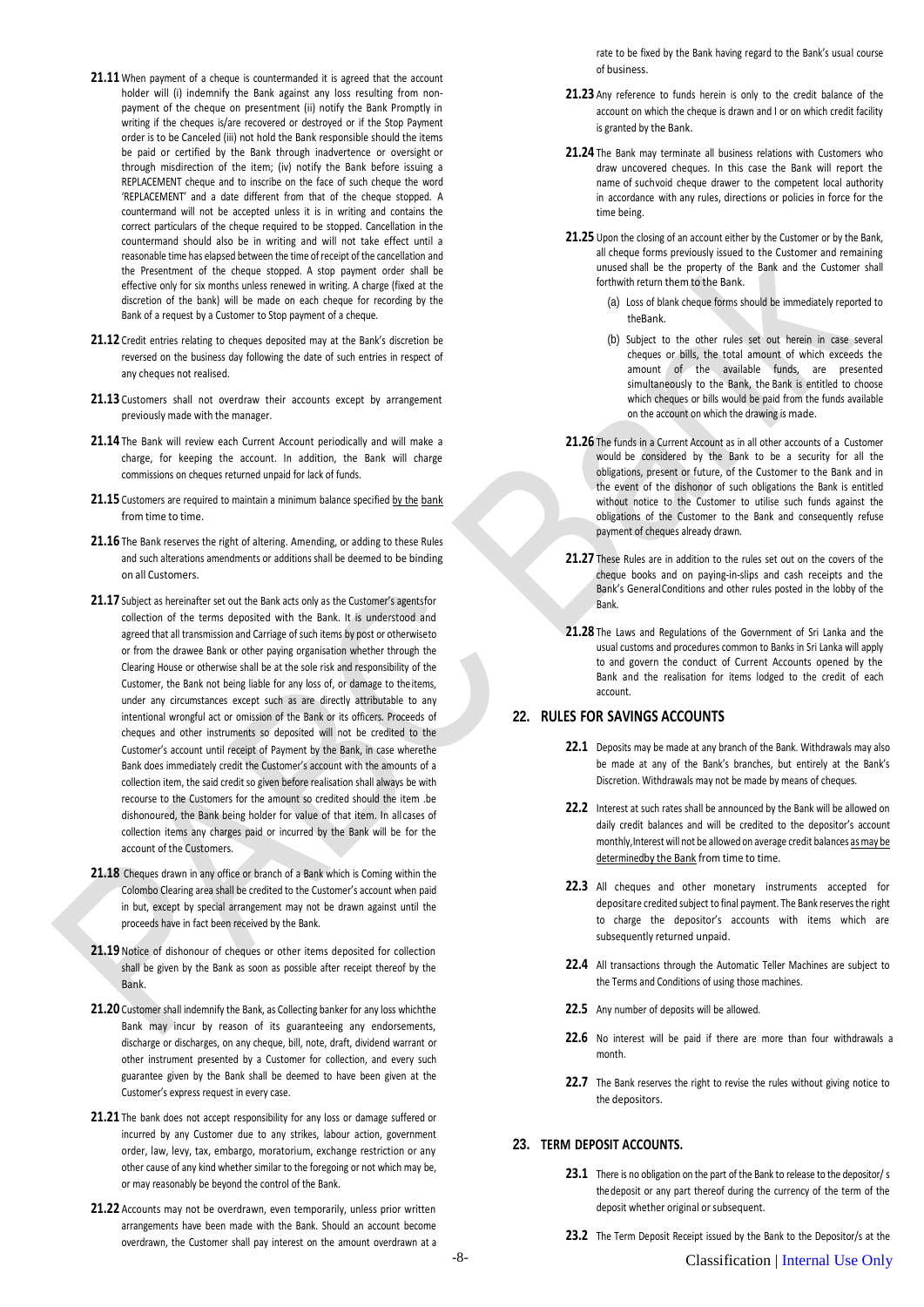time of the deposit is not transferable and until the same is duly discharged by the depositor/s and delivered to the Bank by the depositor/s the deposit will not be released by the Bank.

- 23.3 The expiry of the term or period of the deposit whether original or subsequentand the delivery to the Bank of the Term Deposit Receipt duly discharged as aforesaid are to be together conditions precedent to the release of any money lying in the term deposit.
- **23.4** No interest will accrue after expiry of the date of maturity of the deposit
- 23.5 Unless, instructions are given in writing by the depositor/s to the Bank to the contrary at least seven working days before the end of any current term of the deposit, the Bank has the right and authority although itshall not be obligatory on the Bank so to do, to renew the term deposit, exclusive/inclusive (as the case may be) of the accrued interest, if any, for a further term and for successive period or terms at the end of each term for which such deposit may be lying or placed and at the sole discretion and convenience of the Bank and subject to the conditions herein contained and such other conditions (including the rate of interest and term of withdrawal) as may be prescribed by the Bank from time to time.
- **23.6** Where the term deposit or any renewal thereof is in joint names in the event of the death of any of the depositors, the survivors of such depositors will be, entitled to all the rights and powers which the depositor/s so dying had at the time of such death in respect of the term deposit.
- 23.7 So long as any monies whether in Sri Lanka Currency or any Foreign Currency may now or hereafter from time to time and at any time beor become due and owing whether actually or contingently primarily or collaterally or jointly or severally or as principal or surety by the depositor/s or any or either of the depositor/s the Bank shall be entitled without makingany previous demand of the same from the depositor/s or any or either of the depositor/s and notwithstanding anything to the contrary in any law or contract now in force or hereafter to come into effect or existence at any time and without previous notice to the depositor/s or any or either of the depositor/s to set-off, realise utilise, apply and appropriate the monies or currencies lying or placed in the said term deposit and any renewal thereof and the accrued interest on such monies in deposit against and in pro tanto satisfaction of all monies whether in Sri Lanka Currency or in any Foreign Currency which may be or become due or owing to the Bank as aforesaid and the authority given to the Bank in that behalf being forvaluable consideration now given or hereafter to be given by the Bank to the depositor/s shall be irrevocable.
- **23.8** These rules may be amended altered or added to by the Bank and enforced notwithstanding that the same may not have been individually notified to each depositor.

# **24. MINOR ACCOUNTS**

24.1 The beneficiary of the Minor's Savings Account shall be the Minor who shall be termed as the Account Holder. In the event of incapacity or death of the Account Holder (Minor) moneys held in the Account will be disbursed to the parent(s) or legal guardian irrespective of the guardian to the Account.

- 24.2 The Minor in whose name the Account is opened will be the beneficiary of all the deposits / credit transactions made to the Account. Hence no withdrawals will generally be permitted from the Account until the Minor attains the age of 18 years On reaching the age of 18 years, the account holder may opt for of the following;
	- Claim the funds held in the Account by surrendering the Passbook/Certificate issued on the Account and acceptable identification documents ( NIC / valid Passport etc.) as required by the Bank
	- b) Make a written request to the Bank to transfer balance to an existing Account maintained in his/ her name.
	- c) Open a new Account and request to transfer balance in the Minor's Account to new Account. In such an event, minor
	- d) Account Holder is required to complete and submit a new Account opening form, identification documents and other documents requested by the Bank. Thereafter, if satisfied with the documents submitted, the Bank will open a new Savings Account and funds held in the Minor's Account will be transferred to the new Account. The Minor's Account will be closed upon release of funds in the Minor's Account by any of the above methods.
- 24.3 The production of the original Birth Certificate of the minor for perusal by the Bank is mandatory for opening of Minor's Accounts.
- 24.4 Any changes in Parent's / Guardian's name , address , contact information etc should be immediately notified to the Bank
- 24.5 All rates of interest are subject to fluctuations and the Bank reserves the right to vary the interest rate from time to time with or without notice to the customer
- 24.6 Balance lying to the credit in Minor's Account cannot be assigned to the Bank as security for bank advances
- 24.7 In the event the Passbook/Certificate issued is lost, stolen, misplaced or damaged , on receiving a satisfactory explanation and submission of a sufficient indemnity , the Bank may issue a fresh Passbook at a fee

**PABC Bank** 450, Galle Road, Colombo 03.